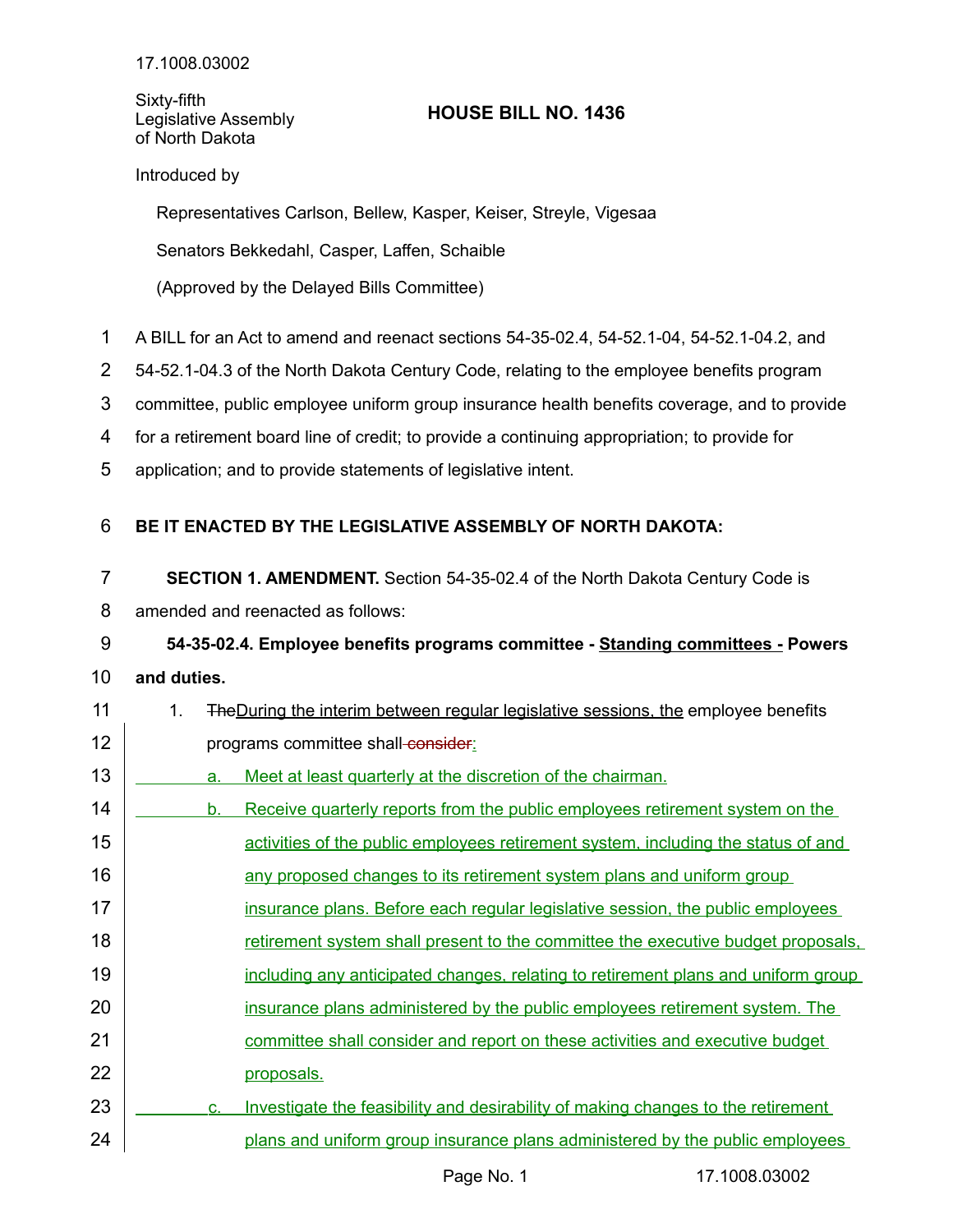| 1              |    |    | <u>retirement system. The committee may request actuarial reports on the actuarial</u> |
|----------------|----|----|----------------------------------------------------------------------------------------|
| $\overline{2}$ |    |    | impact of possible changes and of plan design options.                                 |
| 3              |    | d. | Consider and report on those legislative measures and proposals sponsored by           |
| 4              |    |    | the executive branch, judicial branch, and legislative management over which           |
| 5              |    |    | itthe committee takes jurisdiction and which affect, actuarially or otherwise, the     |
| 6              |    |    | retirement programs of state employees or employees of any political                   |
| 7              |    |    | subdivision, and health and retiree health plans of state employees or employees       |
| 8              |    |    | of any political subdivision. The committee shall make a thorough review of any a      |
| 9              |    |    | measure ora legislative proposal over which it the committee takes under its-          |
| 10             |    |    | jurisdiction, including an actuarial review. The committee shall take                  |
| 11             |    | е. | Take jurisdiction over any such measure or such legislative proposal that              |
| 12             |    |    | authorizes an automatic increase or other change in benefits beyond the ensuing        |
| 13             |    |    | biennium which would not require legislative approval. The committee mustshall         |
| 14             |    |    | include in the report of the committee a statement that the proposal would allow       |
| 15             |    |    | future changes without legislative involvement. The committee shall report its         |
| 16             |    | f. | Report the committee's findings and recommendations, along with any necessary          |
| 17             |    |    | legislation, to the legislative management and to the legislative assembly.            |
| 18             | 2. |    | To carry out its responsibilities, the committee, or its designee, may:                |
| 19             |    | a. | Enter contracts, including retainer agreements, with an actuary or actuarial firm      |
| 20             |    |    | for expert assistance and consultation. Each retirement, insurance, or retiree         |
| 21             |    |    | insurance program shall pay, from its retirement, insurance, or retiree health         |
| 22             |    |    | benefits fund, as appropriate, and without the need for a prior appropriation, the     |
| 23             |    |    | cost of any actuarial report required by the committee or a standing committee as      |
| 24             |    |    | provided under subsection 6 which relates to that program.                             |
| 25             |    | b. | Call on personnel from state agencies or political subdivisions to furnish such        |
| 26             |    |    | information and render such assistance as the committee may from time to time          |
| 27             |    |    | request.                                                                               |
| 28             |    | C. | Establish rules for its operation of the committee, including the submission and       |
| 29             |    |    | review of proposals and the establishing of standards for actuarial review.            |
| 30             | 3. |    | The During the interim between regular legislative sessions, the committee may solicit |
| 31             |    |    | draft measures and legislative proposals from interested persons during the interim-   |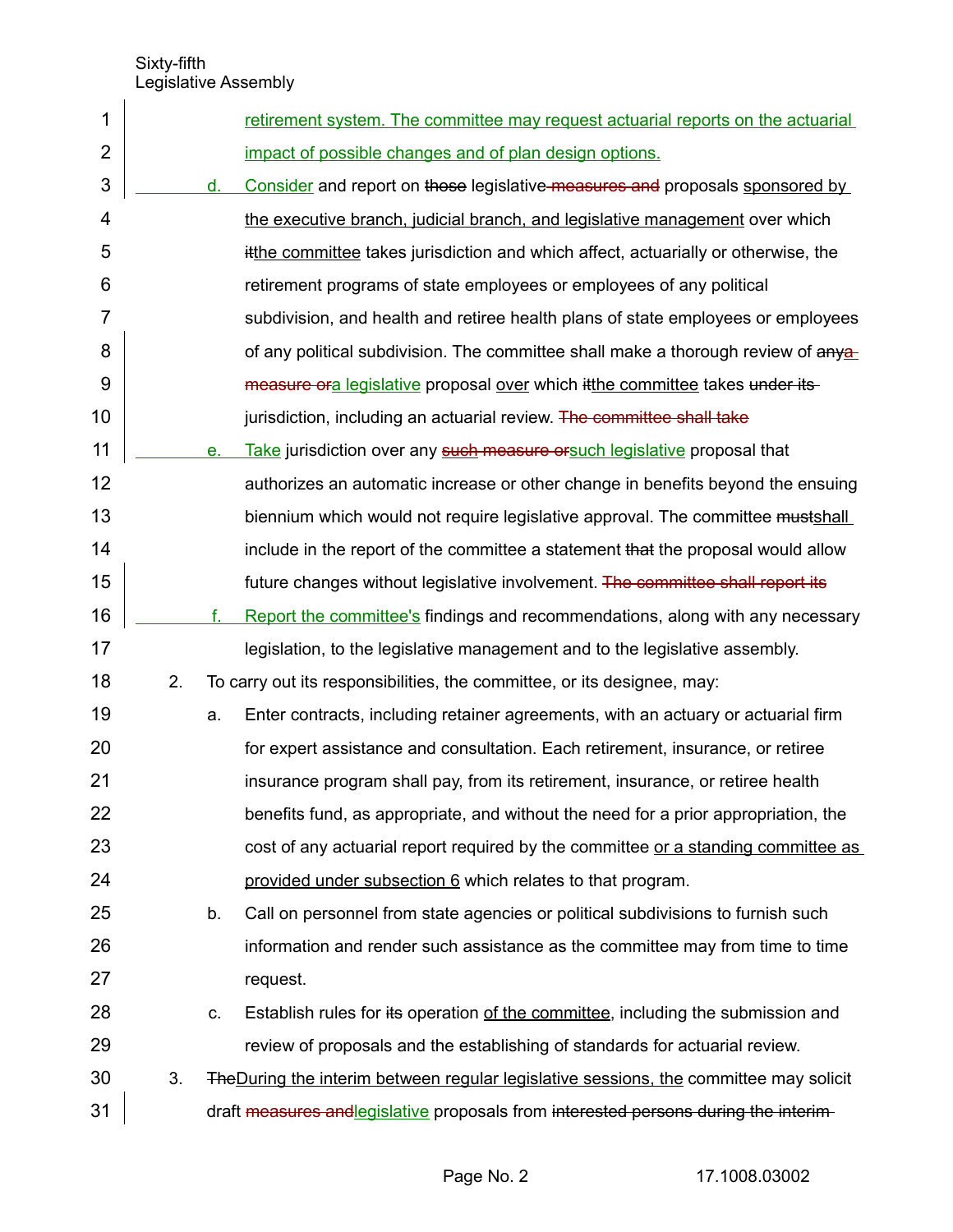Sixty-fifth

Legislative Assembly

| 1              |                                   | between legislative sessionsthe executive branch, judicial branch, and legislative      |
|----------------|-----------------------------------|-----------------------------------------------------------------------------------------|
| $\overline{2}$ |                                   | management, and may also study measures and proposals referred to itthe committee       |
| 3              |                                   | by the legislative assembly or the legislative management.                              |
| 4              | 4.                                | A copy of the committee's report concerning any legislative measure shall, if that if a |
| 5              |                                   | legislative measure orlf a legislative proposal over which the committee took           |
| 6              |                                   | jurisdiction under subsection 1 is introduced for consideration by a legislative        |
| $\overline{7}$ |                                   | assembly, a copy of the related committee report must be appended to the copy of        |
| 8              |                                   | that measure which is referred to a standing committee.                                 |
| 9              | 5.                                | A legislative measure affecting a public employees retirement program, public           |
| 10             |                                   | employees health insurance program, or public employee retiree health insurance         |
| 11             |                                   | program may not be introduced submitted by the executive branch, judicial branch, or    |
| 12             |                                   | legislative management for introduction in either house unless it the measure is        |
| 13             |                                   | accompanied by a report from the committee. A majority of the members of the            |
| 14             |                                   | committee, acting through the chairman, has sole authority to determine whether anya    |
| 15             |                                   | legislative measure affects a program.                                                  |
| 16             | 6.                                | Any During a legislative session, if a standing committee takes action on a legislative |
| 17             |                                   | measure sponsored by a legislator or recommends an amendment made during a              |
| 18             |                                   | legislative session to a legislative measure affecting which would affect a public      |
| 19             |                                   | employees retirement program, public employees health insurance program, or public      |
| 20             |                                   | employee retiree health insurance program may not be considered by a standing-          |
| 21             |                                   | committee unless it is accompanied by a report from the employee benefits programs-     |
| 22             |                                   | committee, the standing committee shall consider the impact, actuarily or otherwise, of |
| 23             |                                   | the amendment or measure and may request the affected program provide an                |
| 24             |                                   | analysis of the impact of the amendments. If an affected program provides an analysis   |
| 25             |                                   | under this subsection, the program may pay for the analysis in the same manner as       |
| 26             |                                   | provided under subdivision a of subsection 2.                                           |
| 27             | $Z_{\rm r}$                       | Any legislation enacted in contravention of this section is invalid and of no force and |
| 28             |                                   | effect, and any benefits provided under such legislation must be reduced to the level-  |
| 29             |                                   | current prior to enactment.                                                             |
| 30             |                                   | <b>SECTION 2. AMENDMENT.</b> Section 54-52.1-04 of the North Dakota Century Code is     |
| 31             | amended and reenacted as follows: |                                                                                         |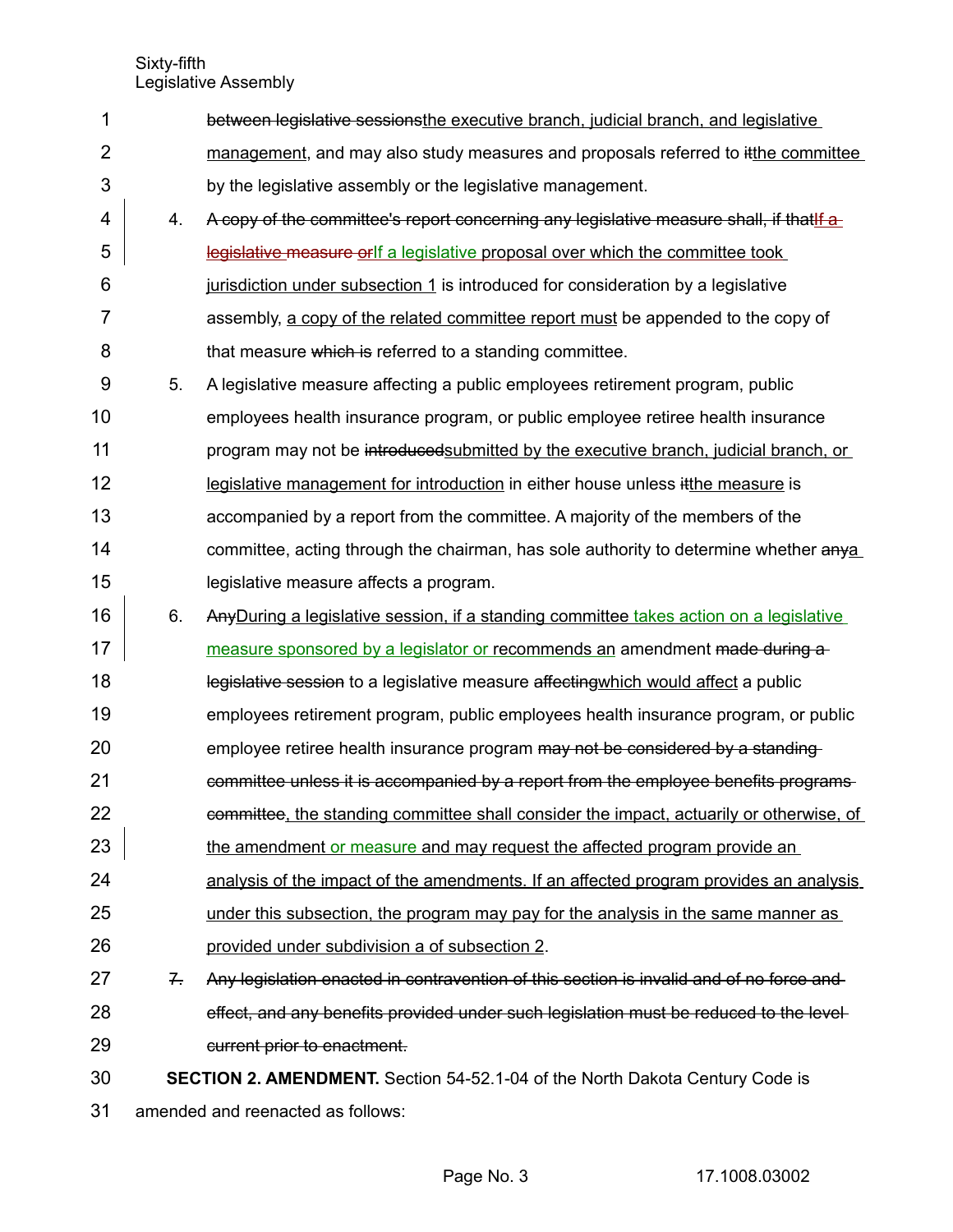- **54-52.1-04. Board to contract for insurance.** 1
- 1. The board shall receive bids for the providing of hospital benefits coverage, medical benefits coverage, life insurance benefits coverage for a specified term, and employee assistance program services; may receive bids separately for prescription drug coverage; and shall accept one or more bids of and contract with the carriers that inthe judgment of the board determines best servesserve the interests of the state and itsthe state's eligible employees. Solicitations must be made not later than ninety days before the expiration of an existing uniform group insurance contract. Bids must be solicited by advertisement in a manner selected by the board that which will provide reasonable notice to prospective bidders. In preparing bid proposals and evaluating bids, the board may utilize the services of consultants on a contract basis in orderthatto provide the bids received may be uniformly compared and properly evaluated. In determining which bid, if any, will best serve the interests of eligible employees and the state, the board shall give adequate consideration to the following factors:  $\frac{4}{1}$  a. The economy to be effected. 2. b. The ease of administration.  $\frac{3}{2}$  c. The adequacy of the coverages. 4. d. The financial position of the carrier, with special emphasis as to itson the solvency of the carrier. 5. e. The reputation of the carrier and any other information that is available tending to 2 3 4 5 6 7 8 9 10 11 12 13 14 15 16 17 18 19 20
- show past experience with the carrier in matters of claim settlement, underwriting, and services. 21 22
- $2.$  The board may reject any or all bids and, in the event it does so, received under this section. If the board rejects all bids received, the board shall again solicit bids as provided in this section. The 23 24 25
- $3.$  Under section 54-52.1-04.1 or 54-52.1-04.2, the board may contract with a health maintenance organization or establish a plan of self-insurance for providing healthinsuranceto provide hospital, medical, or prescription drug benefits coverage onlyunder an administrative services only (ASO) contract or a third-party administrator (TPA) contract. 26 27 28 29 30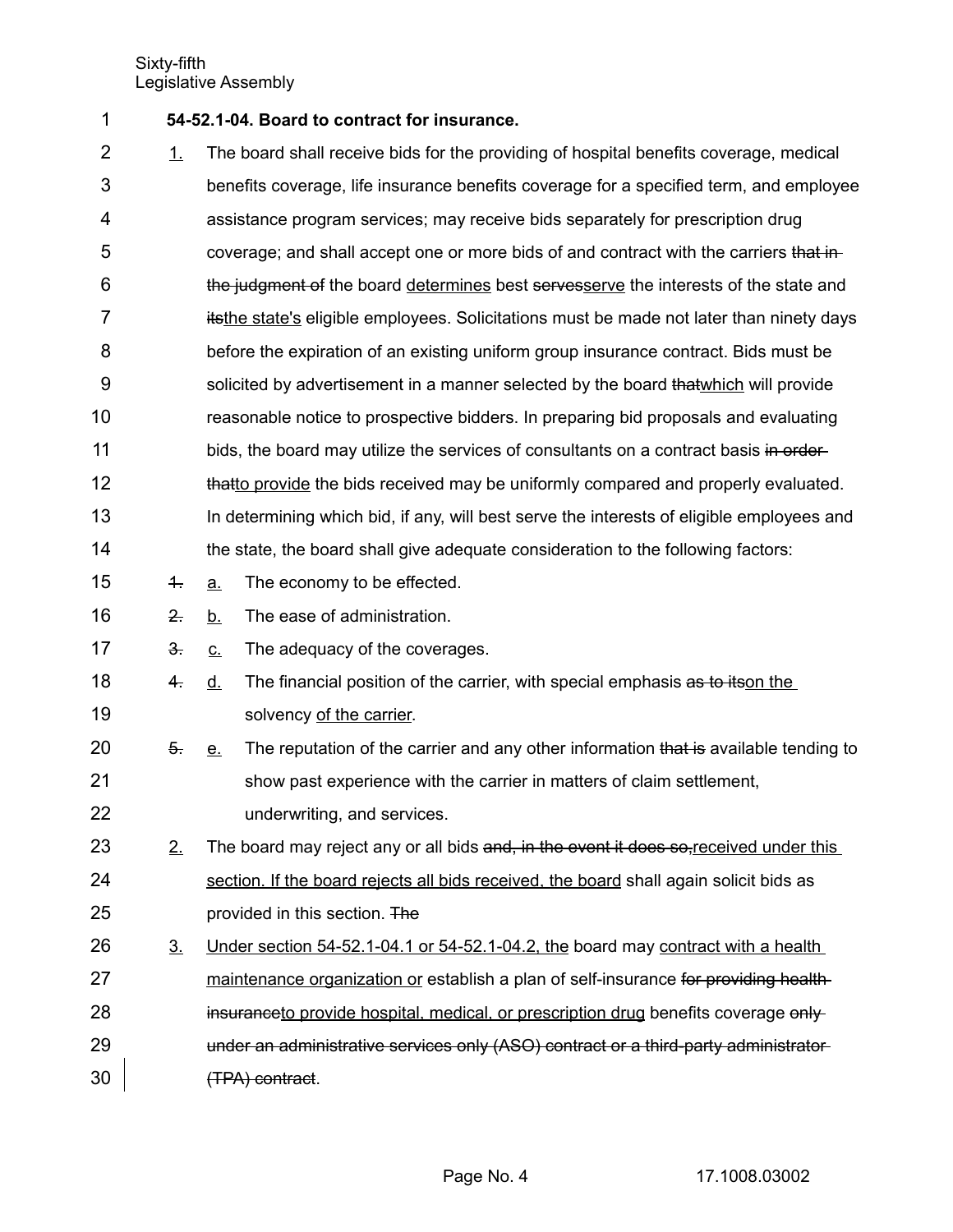| 1                       | 4.                                                                                    | A contract and the terms of a contract entered by the board under this chapter are            |  |  |  |
|-------------------------|---------------------------------------------------------------------------------------|-----------------------------------------------------------------------------------------------|--|--|--|
| $\overline{2}$          |                                                                                       | subject to legislative appropriation and legislative changes.                                 |  |  |  |
| 3                       | <b>SECTION 3. AMENDMENT.</b> Section 54-52.1-04.2 of the North Dakota Century Code is |                                                                                               |  |  |  |
| $\overline{\mathbf{4}}$ | amended and reenacted as follows:                                                     |                                                                                               |  |  |  |
| 5                       | 54-52.1-04.2. Self-insurance plan for hospital and, medical, and prescription drug    |                                                                                               |  |  |  |
| 6                       | benefits coverage.                                                                    |                                                                                               |  |  |  |
| 7                       | 1.                                                                                    | The board may establish This section applies to a self-insurance plan for providing:          |  |  |  |
| 8                       |                                                                                       | Health insurancehospital, medical, and prescription drug benefits coverage;<br>$\mathbf{a}$ . |  |  |  |
| 9                       |                                                                                       | Health insurancehospital and medical benefits coverage, excluding all or part<br>b.           |  |  |  |
| 10                      |                                                                                       | of prescription drug benefits coverage; or                                                    |  |  |  |
| 11                      |                                                                                       | Allall or part of prescription drug benefits coverage. The board shall establish a<br>$e$ .   |  |  |  |
| 12                      |                                                                                       | self-insurance plan under this section if so directed by the legislative assembly. The        |  |  |  |
| 13                      |                                                                                       | board may establish a self-insurance plan under this section if the board determines a        |  |  |  |
| 14                      |                                                                                       | self-insurance plan is less costly than the lowest bid submitted by a carrier for             |  |  |  |
| 15                      |                                                                                       | underwriting the plan with equivalent contract benefits.                                      |  |  |  |
| 16                      | 2.                                                                                    | Any A self-insurance plan established by the board under this section must be provided        |  |  |  |
| 17                      |                                                                                       | under an administrative services only (ASO) contract or a third-party administrator           |  |  |  |
| 18                      |                                                                                       | (TPA) contract under the uniform group insurance program, and may be established-             |  |  |  |
| 19                      |                                                                                       | only if it is determined by the board that an administrative services only or third-party-    |  |  |  |
| 20                      |                                                                                       | administrator plan is less costly than the lowest bid submitted by a carrier for-             |  |  |  |
| 21                      |                                                                                       | underwriting the plan with equivalent contract benefits. Upon establishing.                   |  |  |  |
| 22                      | 3 <sub>1</sub>                                                                        | If the board establishes a self-insurance plan, the board shall solicit bids for anterm of    |  |  |  |
| 23                      |                                                                                       | the contract for administrative services only or a third-party administrator contract only-   |  |  |  |
| 24                      |                                                                                       | every other biennium, and the board is authorized tomust be for two years and the             |  |  |  |
| 25                      |                                                                                       | board may renegotiate an existing administrative services only or third-party-                |  |  |  |
| 26                      |                                                                                       | administrator contract during the interim. In addition, the contract for one additional       |  |  |  |
| 27                      |                                                                                       | two-year term. The board shall solicit bids for the contract for administrative services      |  |  |  |
| 28                      |                                                                                       | <u>only or a third-party administrator at least once every four years. If the board</u>       |  |  |  |
| 29                      |                                                                                       | establishes a self-insurance plan, the board shall make individual stop-loss coverage         |  |  |  |
| 30                      |                                                                                       | insured by a carrier authorized to do business in this state must be made part of any-        |  |  |  |
| 31                      |                                                                                       | self-insuredthe plan. All bids under this section are due no later than January first, and    |  |  |  |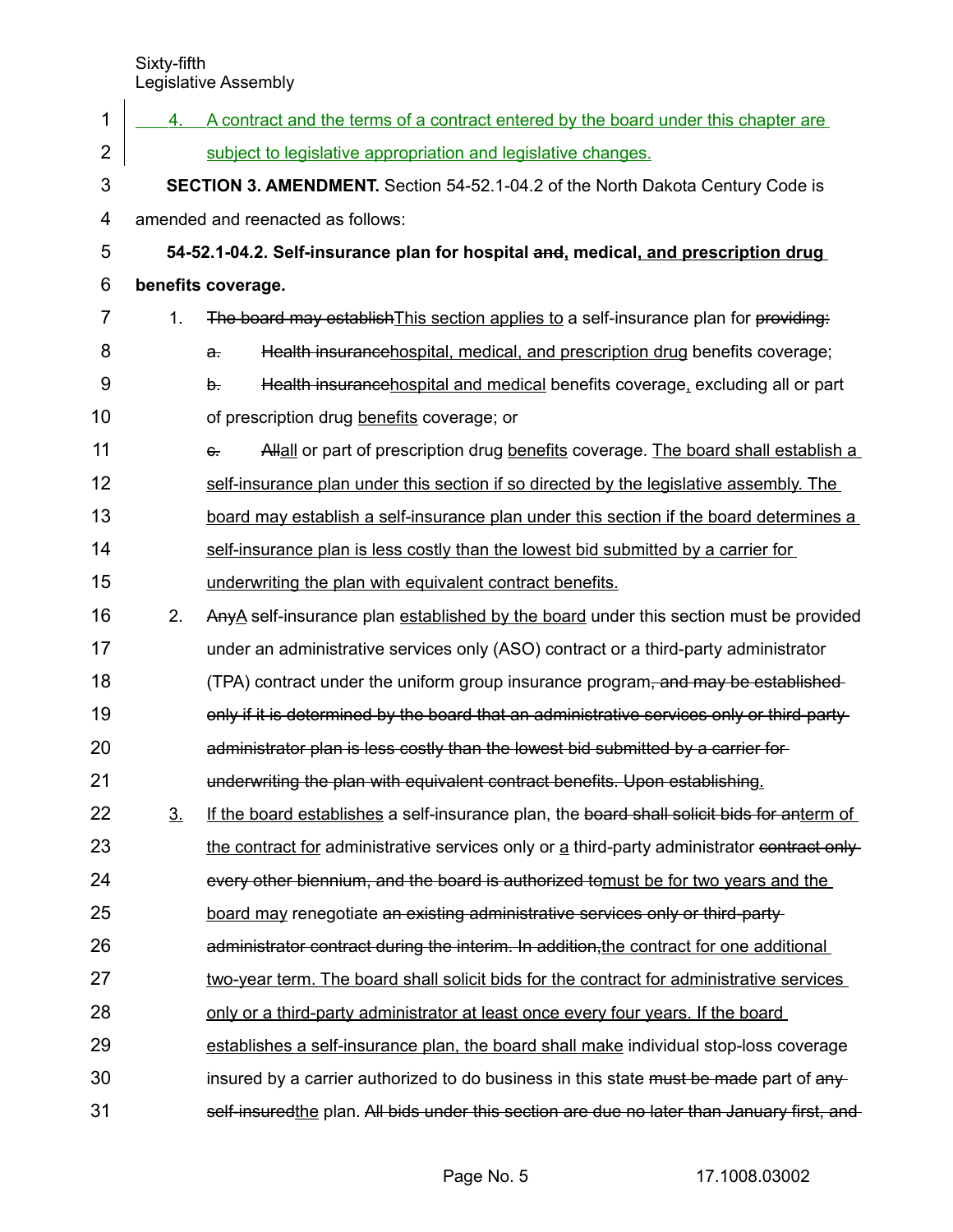| $\mathbf 1$    |            | must be awarded no later than March first, preceding the end of each biennium. If the   |
|----------------|------------|-----------------------------------------------------------------------------------------|
| $\overline{2}$ |            | board solicits bids under this section, the board shall solicit bids for a contract for |
| 3              |            | insurance or a health maintenance organization, or both. The board may transition       |
| 4              |            | from a self-insurance plan to a contract for insurance or a health maintenance          |
| 5              |            | organization if the board determines the self-insurance plan costs more than the        |
| 6              |            | lowest bid submitted for a contract or health maintenance organization plan with        |
| $\overline{7}$ |            | comparable benefits. All bids received by the board under this section must be opened   |
| 8              |            | at a public meeting of the board.                                                       |
| 9              |            | <b>SECTION 4. AMENDMENT.</b> Section 54-52.1-04.3 of the North Dakota Century Code is   |
| 10             |            | amended and reenacted as follows:                                                       |
| 11             |            | 54-52.1-04.3. Self-insurance - Contingency reserve fund - Continuing appropriation -    |
| 12             |            | <b>Bank of North Dakota line of credit.</b>                                             |
| 13             | <b>The</b> |                                                                                         |
| 14             | 1.         | If the board establishes a self-insurance plan under section 54-52.1-04.2, the board    |
| 15             |            | shall establish under a self-insurance plan a contingency reserve fund to provide for   |
| 16             |            | adverse fluctuations in future charges, claims, costs, or expenses of the uniform group |
| 17             |            | insurance program. The Annually, the board shall determine the amount necessary to      |
| 18             |            | provide a balance in the contingency reserve fund between one and one-half months       |
| 19             |            | and three months of claims paid based on the average monthly claims paid during the     |
| 20             |            | preceding twelve-month period immediately preceding March first of each year.           |
| 21             |            | The Annually, the board also shall determine the amount necessary to provide an         |
| 22             |            | additional balance in the contingency reserve fund between one month and one and        |
| 23             |            | one-half months for claims incurred but not yet reported. The board may arrange for     |
| 24             |            | the services of an actuarial consultant to assist the board in making these             |
| 25             |            | determinations.                                                                         |
| 26             | 2.         | Upon the initial changeover from a contract for insurance pursuant tounder section      |
| 27             |            | 54-52.1-04 or a health maintenance organization under section 54-52.1-04.1, to a        |
| 28             |            | self-insurance plan pursuant tounder section 54-52.1-04.2, the board must haveshall     |
| 29             |            | adopt a plan in place which is reasonably calculated to meet the funding requirements   |
| 30             |            | of this chapter within sixty months. Such plan may include consideration of funds       |
| 31             |            | extended to the board from the Bank of North Dakota. All moneys in the contingency      |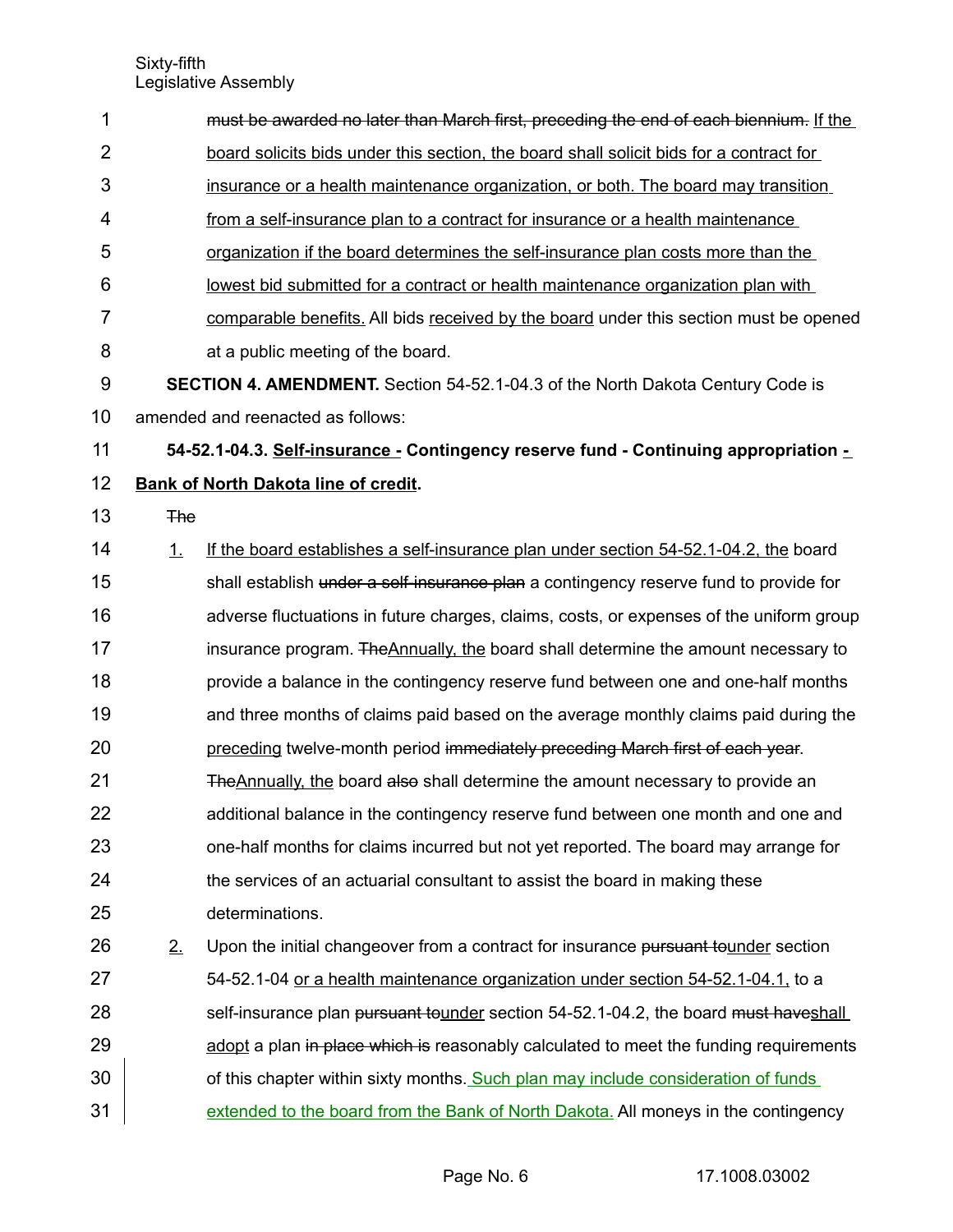| 1              |                                                                                                | reserve fund, not otherwise appropriated, are appropriated for the payment of claims     |
|----------------|------------------------------------------------------------------------------------------------|------------------------------------------------------------------------------------------|
| $\overline{2}$ |                                                                                                | and other costs of the uniform group insurance program during periods of adverse         |
| 3              |                                                                                                | claims or cost fluctuations. If the board transitions from a self-insurance plan to a    |
| 4              |                                                                                                | contract for insurance or a health maintenance organization, the board shall adopt a     |
| 5              |                                                                                                | plan reasonably calculated to meet the remaining liabilities of the self-insurance plan. |
| 6              | 3 <sub>1</sub>                                                                                 | The Bank of North Dakota shall extend to the board a line of credit not to exceed fifty  |
| 7              |                                                                                                | million dollars at an annual rate not to exceed one and three-quarters percentthree      |
| 8              |                                                                                                | percent for a two-year term or four percent for a five-year term. The board shall repay  |
| 9              |                                                                                                | the line of credit from health insurance premium revenue or from other funds, as         |
| 10             |                                                                                                | appropriated by the legislative assembly. The board may access the line of credit, as    |
| 11             |                                                                                                | necessary, to provide adequate reserve funds, to purchase stop-loss coverage, and to     |
| 12             |                                                                                                | defray other expenditures of administration of the self-insurance plan.                  |
| 13             |                                                                                                | SECTION 5. SELF-INSURANCE HEALTH PLANS - APPLICATION - STATEMENT OF                      |
| 14             |                                                                                                | <b>LEGISLATIVE INTENT.</b>                                                               |
| 15             | 1.                                                                                             | The retirement board shall establish a self-insurance plan for hospital, medical, and    |
| 16             |                                                                                                | prescription drug benefits coverage under section 54-52.1-04.2, except for benefits for  |
| 17             |                                                                                                | retirees and for Medicare part $D$ . The self-insurance plan becomes effective January   |
| 18             |                                                                                                | 1, 2018, is effective for a term of eighteen months, is subject to renewal and rebidding |
| 19             |                                                                                                | as provided under section 54-52.1-04.2, and must be based on the same plan design        |
| 20             |                                                                                                | and benefits as the coverage in effect on July 1, 2017.                                  |
| 21             | 2.                                                                                             | A uniform group insurance program contract for hospital, medical, and prescription       |
| 22             |                                                                                                | drug benefits coverage in effect on the effective date of this Act terminates on         |
| 23             |                                                                                                | December 31, 2017, after which the self-insurance plan under subsection 1 becomes        |
| 24             |                                                                                                | effective.                                                                               |
| 25             | 3.                                                                                             | Notwithstanding any law to the contrary, it is the intent of the sixty-fifth legislative |
| 26             |                                                                                                | assembly that the uniform group insurance program contract for hospital, medical, and    |
| 27             |                                                                                                | prescription drug benefits coverage signed by the retirement board which becomes         |
| 28             |                                                                                                | effective July 1, 2017, be limited in duration to a six-month term.                      |
| 29             |                                                                                                | <b>SECTION 6. HEALTH INSURANCE RESERVE FUND.</b> The retirement board shall use          |
| 30             | available moneys in the fund created under section 54-52.1-06 for the purpose of financing the |                                                                                          |
| 31             | self-insurance plan established under section 5 of this Act.                                   |                                                                                          |